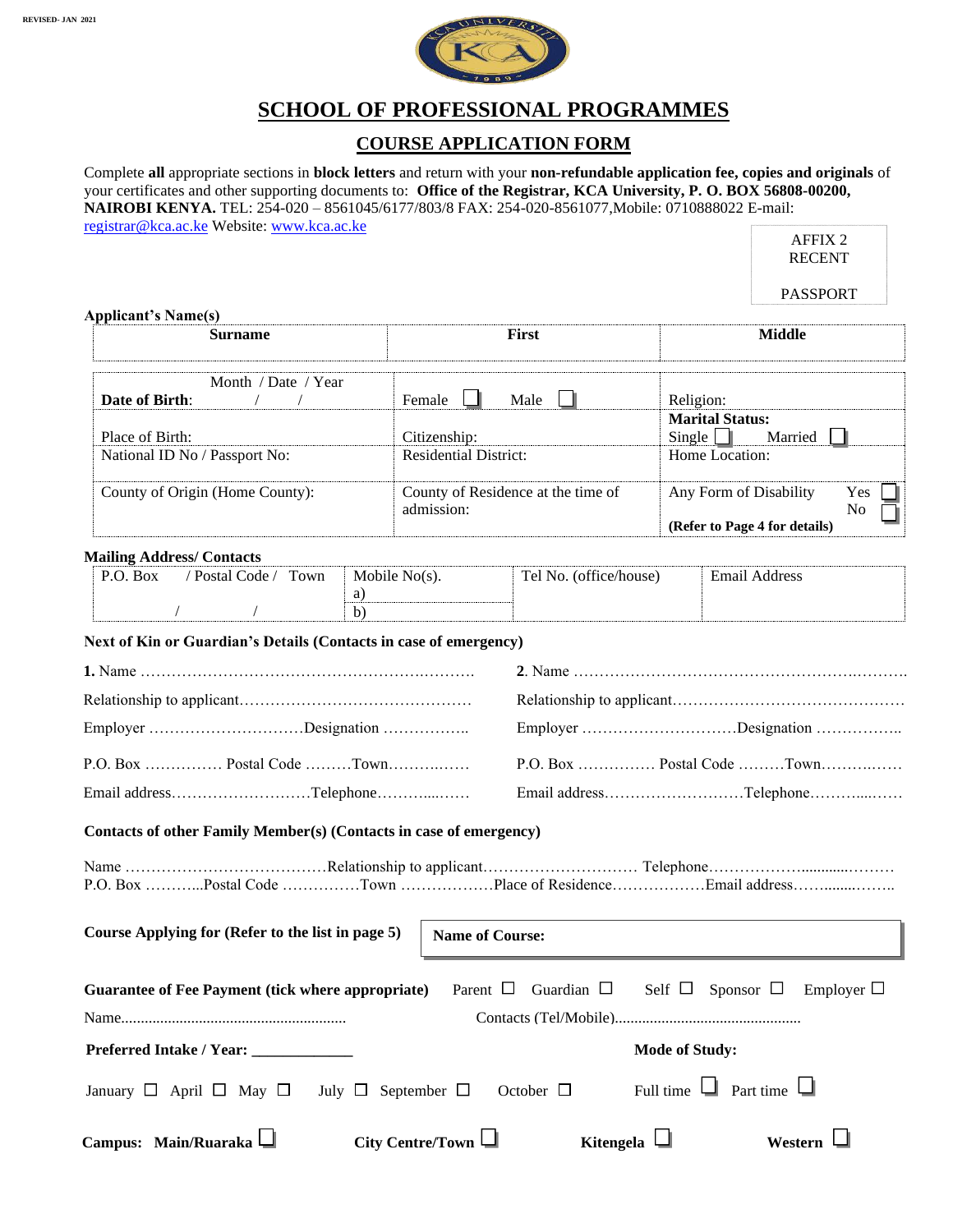|  | Have you previously registered with KCA? |  |  |  |
|--|------------------------------------------|--|--|--|
|--|------------------------------------------|--|--|--|

If yes, give your KCA Registration Number, Course and Year of Graduation

 $Yes \Box$  No Reg. No. Course: Year Graduated:

### **Education (please list last secondary school and colleges attended)**

| (School/College)          | From | Tо | <b>Course/Education</b><br>(Level attained e.g. certificate, diploma, degree) | Grade/Award |
|---------------------------|------|----|-------------------------------------------------------------------------------|-------------|
| Secondary/High School     |      |    |                                                                               |             |
| College/University<br>a). |      |    |                                                                               |             |
| b).                       |      |    |                                                                               |             |

#### **Employment Details:**

### **Current Employer Details**

| Company Name                            | Position (Title) | Work Experience (Duration From-To) | Address        |
|-----------------------------------------|------------------|------------------------------------|----------------|
| <b>Previous Employer Details</b>        |                  |                                    |                |
| Company Name                            | Position (Title) | Work Experience (Duration From-To) | <b>Address</b> |
|                                         |                  |                                    |                |
| List any talent or outstanding ability. |                  |                                    |                |
|                                         |                  |                                    |                |

**List any academic honours and awards, non academic achievements such as sporting activities, community involvement and / or work experience over the last 10 years.**

| Academic achievements:        | <b>Extra Curricular Activities:</b>                          |
|-------------------------------|--------------------------------------------------------------|
| <b>Community Involvement:</b> | Corporate Awards (achievement on exemplary job performance): |

#### **Relatives who have attended KCAU (if any)**

|                                        |                       |                 |        |   | Mobile No.                                                 |  |
|----------------------------------------|-----------------------|-----------------|--------|---|------------------------------------------------------------|--|
|                                        |                       |                 |        |   | Mobile No.                                                 |  |
| How did you learn about KCA – Tick one |                       |                 |        |   |                                                            |  |
| College Guide $\Box$                   | Newspaper             | $TV$ $\Box$     | Radio  | Ш | $KCAU$ Website $\Box$                                      |  |
| Exhibition                             | Parent                | Relative $\Box$ | Friend |   | School Teacher $\Box$                                      |  |
| $KCAU$ Student $\neg$                  | $KCAU$ faculty $\Box$ | Mailing $\Box$  |        |   | College/High School Fair $\Box$ KCAU alumnus/alumni $\Box$ |  |
|                                        |                       |                 |        |   |                                                            |  |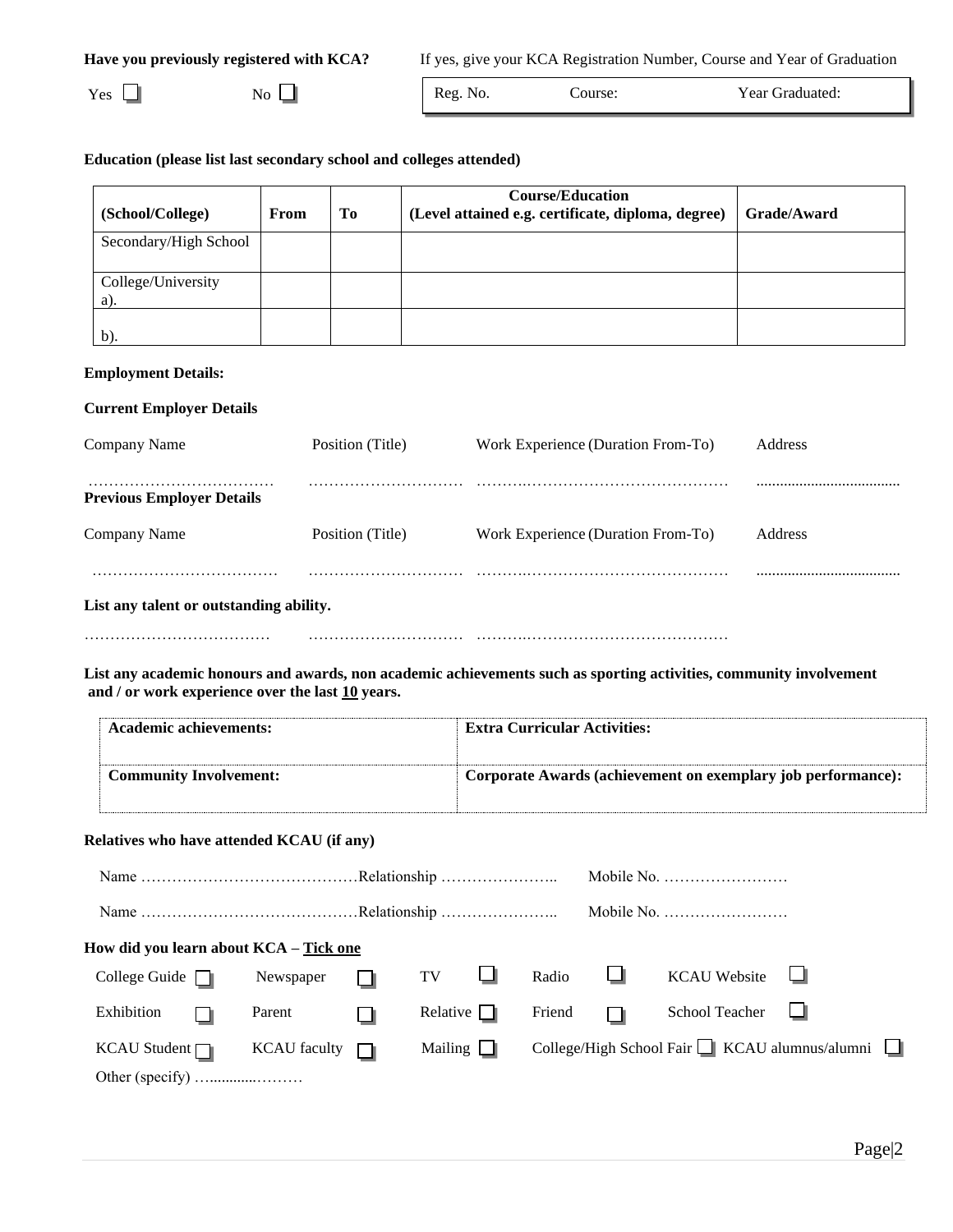|                   |              |            | Please indicate your sport and club of choice (tick your option/s) |                                                               |  |
|-------------------|--------------|------------|--------------------------------------------------------------------|---------------------------------------------------------------|--|
|                   | <b>Sport</b> |            |                                                                    | <b>Clubs</b>                                                  |  |
| Athletics         |              | Rugby      | First Aid Club                                                     | <b>Accounting Students Association</b>                        |  |
| <b>Basketball</b> |              | Soccer     | Forum for IT Students $\Box$                                       | Christian Union (CU)                                          |  |
| Hockey            |              | Volleyball | Presidential Award                                                 | Catholic Association (CU)                                     |  |
| Tennis            |              |            | Wildlife Club                                                      | Seventh Day Adventist (SDA)                                   |  |
|                   |              |            | Entrepreneurship Club                                              | Peer Councillors Club                                         |  |
|                   |              |            |                                                                    | Students Initiative Against AIDS and Substance Abuse (SIAASA) |  |
|                   |              |            |                                                                    |                                                               |  |

- All forms **MUST** be **SIGNED** before returning them to the Admissions Office. **ORIGINALS and COPIES** of the following documents must be attached;
	- 1. National ID /Birth Certificate
	- 2. O'level certificate/Result slip
	- 3. Academic transcripts
	- 4. One colour passport-size photograph
- Application fees (Kshs 1000) can be deposited in one of the following KCAU bank

| <b>Bank Code</b> | <b>Account No.</b> | <b>Bank Name</b>                                 |
|------------------|--------------------|--------------------------------------------------|
| $-002$           | 010 200 117 1100   | <b>Standard Chartered Bank-Ruaraka,</b>          |
| $-073$           | 135 217 8          | <b>Barclays Bank – Westlands,</b>                |
| $-075$           | 176 631 9          | <b>Barclays Bank –Moi Avenue,</b>                |
| $-007$           | 107 654 003        | <b>Commercial Bank of Africa – Wabera Street</b> |

**FOR OFFICIAL USE**

**Certified & Processed**

**ORIGINAL DEPOSIT SLIP** must be attached to the application form when forwarding to the admissions office

You can also pay by MPESA upon verification of documents by the admissions office.

I hereby certify that the information given in this application is correct and complete to the best of my knowledge, and hereby give my permission to the Admissions Office to obtain any verification deemed necessary to process my application. I further certify that attached are true copies of my official transcripts as requested, and that the copies become the property of the university. I include with this application form the official payment receipt /Bank deposit slip for the application fee and copies of other documents as stated in the application requirements.

**Signature:.……………………………………. Date.………………….....................**

### **Thank you for choosing to study with us!**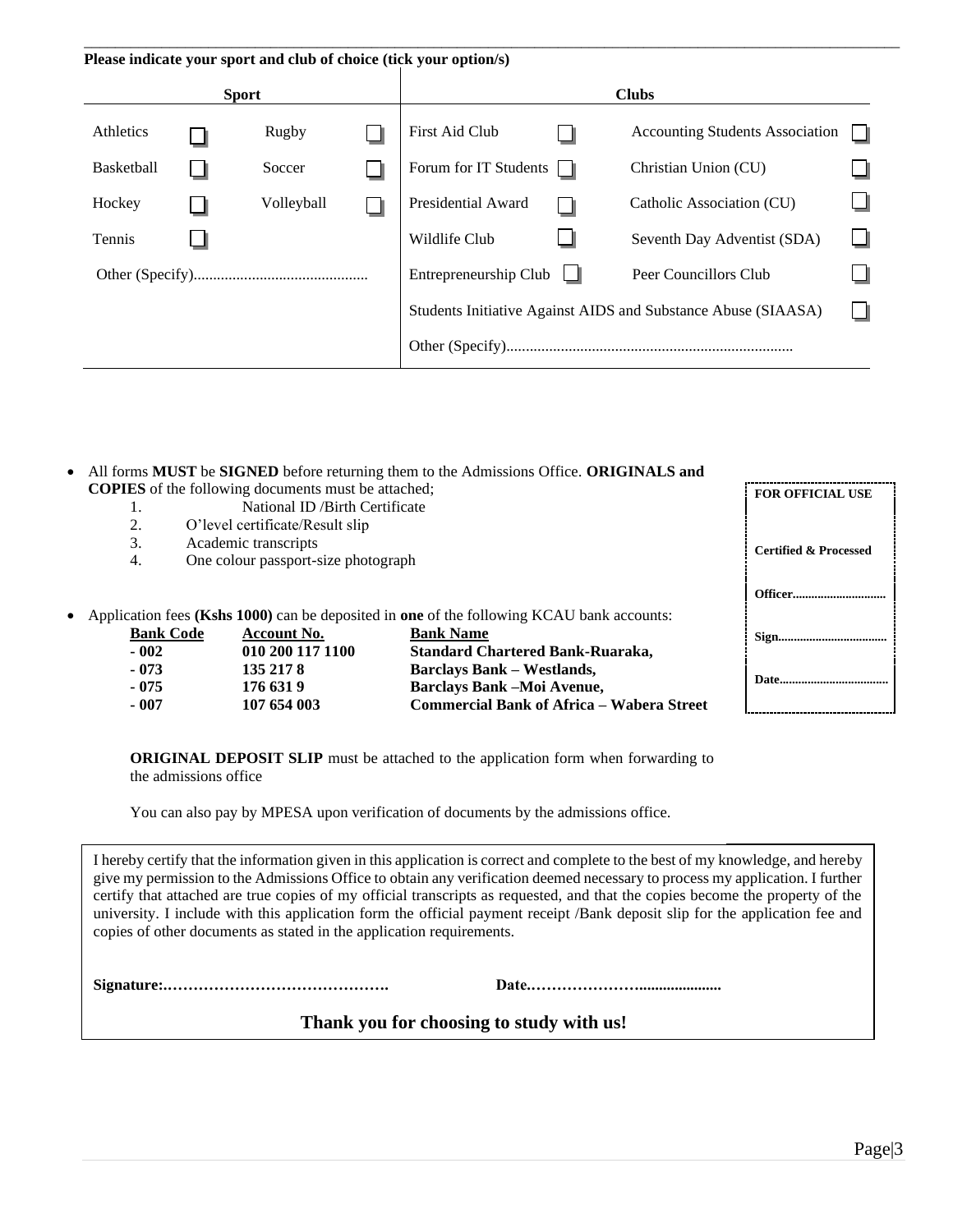

### **Student Disclosure of Disability**

The University has a responsibility to provide all students with equal rights to participate in education and to be treated with dignity in a supportive learning environment. The University assists students with disabilities and/or significant health conditions to complete all University learning activities within the context that the interests of all parties affected are balanced and risks minimised. All of the University's programs and courses are available to people living with disability and/or significant health conditions, unless a reasonable accommodation cannot be made that maintains the academic, clinical and professional requirements of the Program/Course detailed in the Program Learning Outcomes (PLOs) or will cause unjustifiable hardship to the University.

KCA University asks students to disclose relevant information about circumstances that may impact on their capacity to undertake their studies and for the purpose of making reasonable adjustments. **Students have the option to complete this non-compulsory Disclosure Statement.**

#### **Section A**

Do you have a disability, health condition, or illness; or are you the primary carer of a person with a disability, health condition, or illness, that is likely to impact upon your (his/her) capacity to fulfil the requirements of a learning activity in a University program?

#### **Please tick the box which you feel relates to you**

- $\Box$  You have a social/communication impairment such as Asperger's syndrome
- **T** You are blind or have a serious visual impairment
- You are deaf or have a serious hearing impairment
- You have a long standing illness or health condition such as cancer, HIV or epilepsy
- $\Box$  You have a mental health condition, such as depression or anxiety disorder
- $\Box$  You have a specific learning difficulty such as dyslexia, dyspraxia or AD(H)D
- $\Box$  You have physical impairment or mobility issues
- $\Box$  You have two or more impairments and/or disabling medical conditions
- Autistic Spectrum Condition

 $\Box$  Other (disability, impairment or medical condition that is not listed above)  $\Box$ 

 $\Box$  You do not have a disability

| If you have declared a disability:<br>Have you enclosed a letter from your General Practitioner (GP) or Specialist? Yes $\ \cdot\ $ |                            | $\overline{N}$ $\overline{\phantom{a}}$ |
|-------------------------------------------------------------------------------------------------------------------------------------|----------------------------|-----------------------------------------|
| If No, when will you be able to send this to us?                                                                                    |                            |                                         |
| Have you enclosed the report from the Educational Psychologist? $Yes \rightharpoonup$                                               | $\overline{N}$ $\parallel$ |                                         |
| If No, when will you be able to send this to us?                                                                                    |                            |                                         |

**Please enclose a copy of a current medical letter or a report from an educational psychologist and return this form to**: A**dmissions Office, Block C Welcome Centre. If you wish to withdraw your consent at any point please contact us at [registrar@kca.ac.ke](mailto:registrar@kca.ac.ke) or visit the Admissions Office for assistance.**

#### **Section B**

I have read and understood the information on this form relating to disclosure of information about my disability and consent to my information, as described above, to be used and shared for the purpose of making reasonable adjustments to offer supportive learning environment. (If you do not consent to this, please speak to an Advisor and do not sign below).

**Student Signature:** ………………………..……. **Date:** …………………...